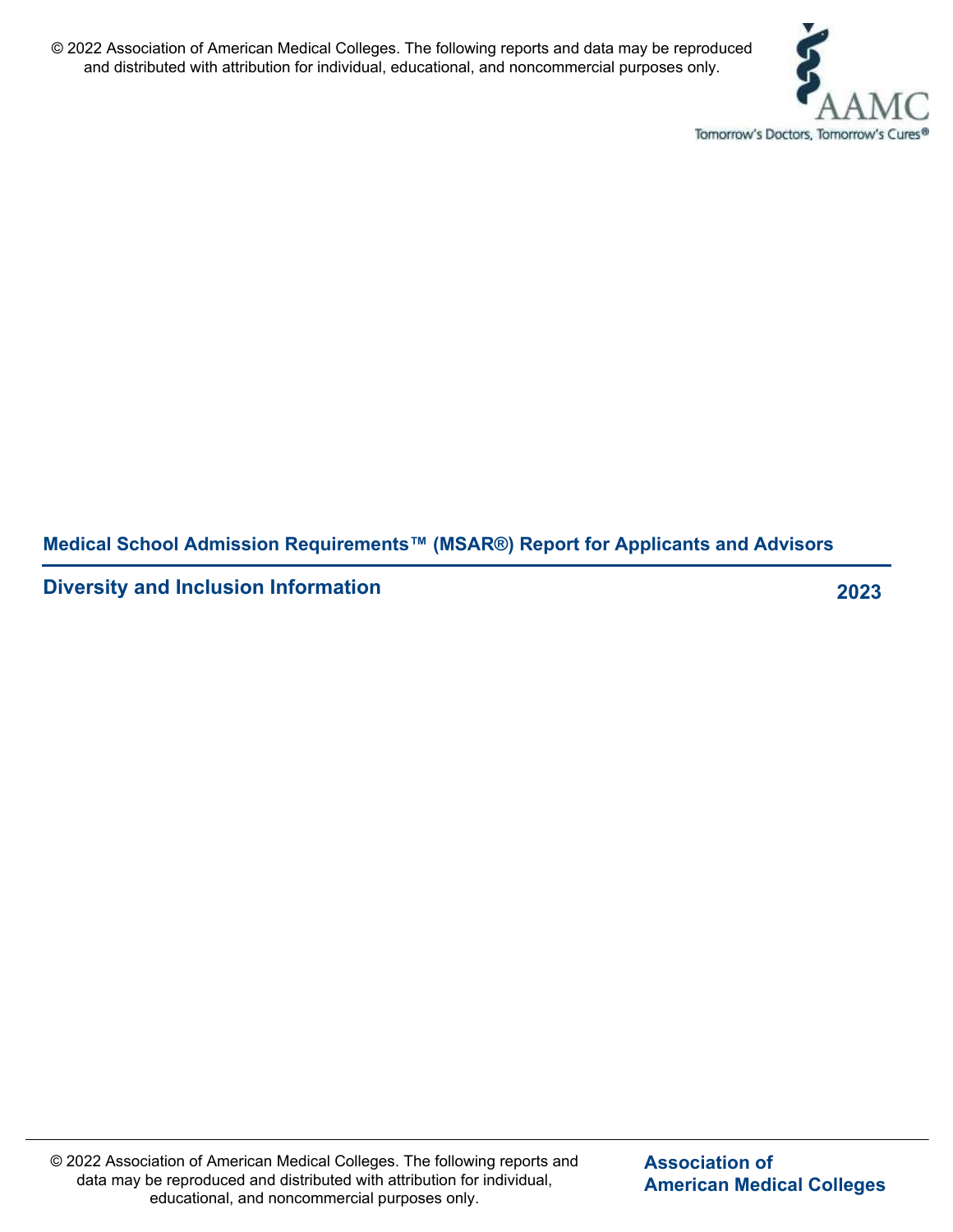

# **USA**

| <b>State</b><br><b>AL</b> | <b>Medical School</b><br>University of Alabama School of Medicine        | <b>Diversity Contact</b><br>Name: Dr. Carlton Young<br>Title: Assistant Dean for Diversity and Inclusion<br>Phone: 2059347975<br>Email: cjyoung@uab.edu                                 |
|---------------------------|--------------------------------------------------------------------------|-----------------------------------------------------------------------------------------------------------------------------------------------------------------------------------------|
| AL                        | University of South Alabama College of<br>Medicine                       | Name: Ms LoRen Modisa<br><b>Title: Diversity Coordinator</b><br>Phone: 2514607334<br>Email: Iburroughs@southalabama.edu                                                                 |
| AR                        | University of Arkansas for Medical<br>Sciences College of Medicine       | Name: Dr. Brian Gittens<br>Title: Vice Chancellor for Diversity, Equity and Inclusion<br>Phone: 5016867299<br>Email: BGittens@uams.edu                                                  |
| AZ                        | University of Arizona College of Medicine                                | Name: Dr. Victoria Murrain<br>Title: Deputy Dean for Diversity & Inclusion<br>Phone: 5206263941<br>Email: vmurrain@arizona.edu                                                          |
| AZ                        | University of Arizona College of Medicine<br>- Phoenix                   | Name: Francisco Lucio,<br>Title: Associate Dean, Diversity and Inclusion<br>Phone: 6028272621<br>Email: comphx-diversity@email.arizona.edu                                              |
| СA                        | California Northstate University College of<br>Medicine                  | Name: Mr. Kamau Jamal Abercrombia<br>Title: Director of Student Diversity and Inclusion Pipeline Programming<br>Phone: 9166867300<br>Email: COMadmissions@cnsu.edu                      |
| СA                        | California University of Science and<br>Medicine-School of Medicine      | Name: Sunny Nakae<br>Title: Senior Associate Dean for Equity, Inclusion, Diversity and Partnership<br>Phone: 9099665218<br>Email: NakaeS@cusm.org                                       |
| CA                        | Kaiser Permanente School of Medicine                                     | Name: Lindia Willies-Jacobo<br>Title: Senior Associate Dean for Admissions and Equity, Inclusion and Diversity<br>Phone: 6265908314<br>Email: LINDIA.X.WILLIES-JACOBO@kp.org            |
| СA                        | Keck School of Medicine of the University<br>of Southern California      | Name: Joyce Richey<br>Title: Associate Dean for Diversity and Inclusion; Associate Professor of Clinical Physiology<br>and Neuroscience<br>Phone: 3234421050<br>Email: medadmit@usc.edu |
| СA                        | Loma Linda University School of Medicine                                 | Name:<br>Title:<br>Phone:<br>Email:                                                                                                                                                     |
| СA                        | Stanford University School of Medicine                                   | Name: Marcella Anthony<br>Title: Assistant Director, Community Outreach, Recruitment, and Engagement<br>Phone: 6507361685<br>Email: manthony@stanford.edu                               |
| СA                        | University of California, Davis, School of<br>Medicine                   | Name: Dr. Charlene Green<br>Title: Director, Admissions, Student and Resident Diversity, & Student Development<br>Phone: 9167342615<br>Email: hs-osrd@ucdavis.edu                       |
| СA                        | University of California, Irvine, School of<br>Medicine                  | Name: Andrea Gonzalez<br>Title: Diversity and Inclusion Coordinator<br>Phone: 9498244614<br>Email: andreag1@hs.uci.edu                                                                  |
| СA                        | University of California, Los Angeles<br>David Geffen School of Medicine | Name: Dr. David McIntosh<br>Title: Vice Dean, Justice, Equity, Diversity and Inclusion<br>Phone: 3108252253<br>Email: DGSOMJEDI@mednet.ucla.edu                                         |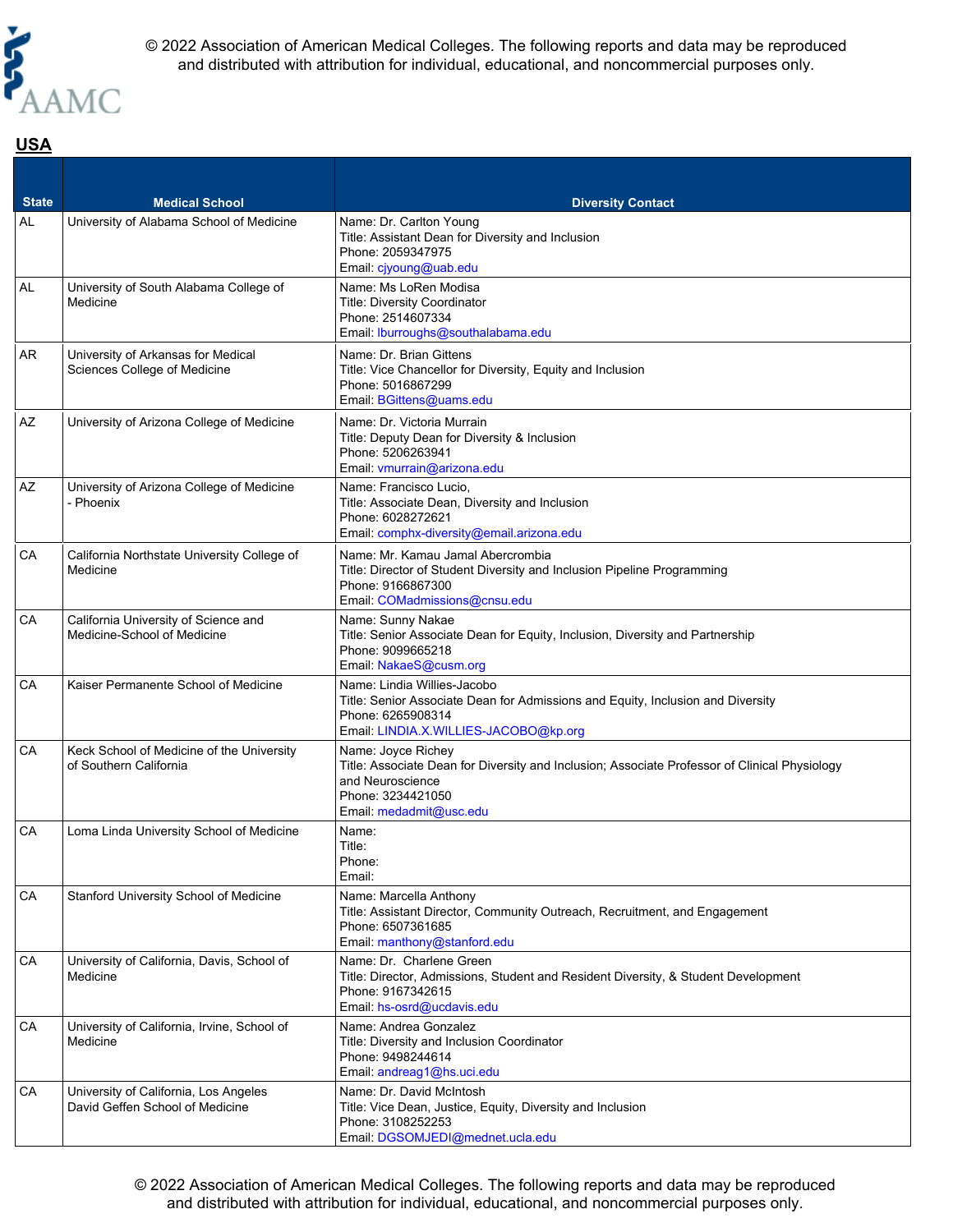

#### **State Medical School <b>Medical School Diversity Contact** CA University of California, Riverside School of Medicine Name: Dr. Takesha Cooper Title: Associate Professor of Psychiatry, Equity Advisor, Chair of Admissions Committee Phone: 9518274618 Email: [Takesha.Cooper@medsch.ucr.edu](mailto:Takesha.Cooper@medsch.ucr.edu) CA University of California, San Diego School of Medicine Name: Katherine Garcia Title: Coordinator, PRIME Health Equity Phone: 8585348546 Email: [k2garcia@ucsd.edu](mailto:k2garcia@ucsd.edu) CA University of California, San Francisco, School of Medicine Name: Evolve Benton Title: Equity and Inclusion Program Manager, Student Experience Team Phone: 4154768081 Email: [Evolve.Benton@ucsf.edu](mailto:Evolve.Benton@ucsf.edu) CO | University of Colorado School of Medicine | Name: Bláz Bush Title: Diversity and Inclusion Professional Phone: 3037244537 Email: [Blaz.Bush@cuanschutz.edu](mailto:Blaz.Bush@cuanschutz.edu) CT Frank H. Netter MD School of Medicine at Quinnipiac University Name: Pending Title: Phone: Email: CT University of Connecticut School of **Medicine** Name: Dr. Marja Hurley Title: Associate Dean, Director, Department of Health Career Opportunity Programs Phone: 8606793484 Email: [rollins@uchc.edu](mailto:rollins@uchc.edu) CT Yale School of Medicine Name: Dr. Darin Latimore Title: Deputy Dean and Chief Diversity Officer Phone: 2037857278 Email: [darin.latimore@yale.edu](mailto:darin.latimore@yale.edu) DC | Georgetown University School of Medicine Name: Susan Cheng Title: Senior Associate Dean for the Office of Diversity, Equity and Inclusion Phone: 2026871645 Email: [susan.cheng@georgetown.edu](mailto:susan.cheng@georgetown.edu) DC George Washington University School of Medicine and Health Sciences Name: Dr. Yolanda Haywood Title: Associate Dean for Diversity, Inclusion, and Student Affairs Phone: Email: [smhsodi@gwu.edu](mailto:smhsodi@gwu.edu) DC Howard University College of Medicine Name: Lori Wilson Title: Associate Dean of Faculty Development and Diversity Phone: 2028063837 Email: [lori.wilson@howard.edu](mailto:lori.wilson@howard.edu) FL Charles E. Schmidt College of Medicine at Florida Atlantic University Name: Dr. Anita Fernander Title: Chief Justice, Equity, Diversity, and Inclusion Officer Phone: 5612970181 Email: [afernander@health.fau.edu](mailto:afernander@health.fau.edu) FL Florida International University Herbert Wertheim College of Medicine Name: Dr. Cheryl Holder Title: Associate Dean for Diversity, Equity, Inclusivity, and Community Initiatives Phone: 3053400698 Email: [clholder@fiu.edu](mailto:clholder@fiu.edu) FL Florida State University College of **Medicine** Name: Dr. Kema Gadson Title: Assistant Dean for Student Affairs and Diversity Phone: 8506440492 Email: [kema.gadson@med.fsu.edu](mailto:kema.gadson@med.fsu.edu) FL Nova Southeastern University Dr. Kiran C. Patel College of Allopathic Medicine Name: Dr. Arkene Levy Title: Associate Professor of Pharmacology Phone: 9542624158 Email: [alevy1@nova.edu](mailto:alevy1@nova.edu)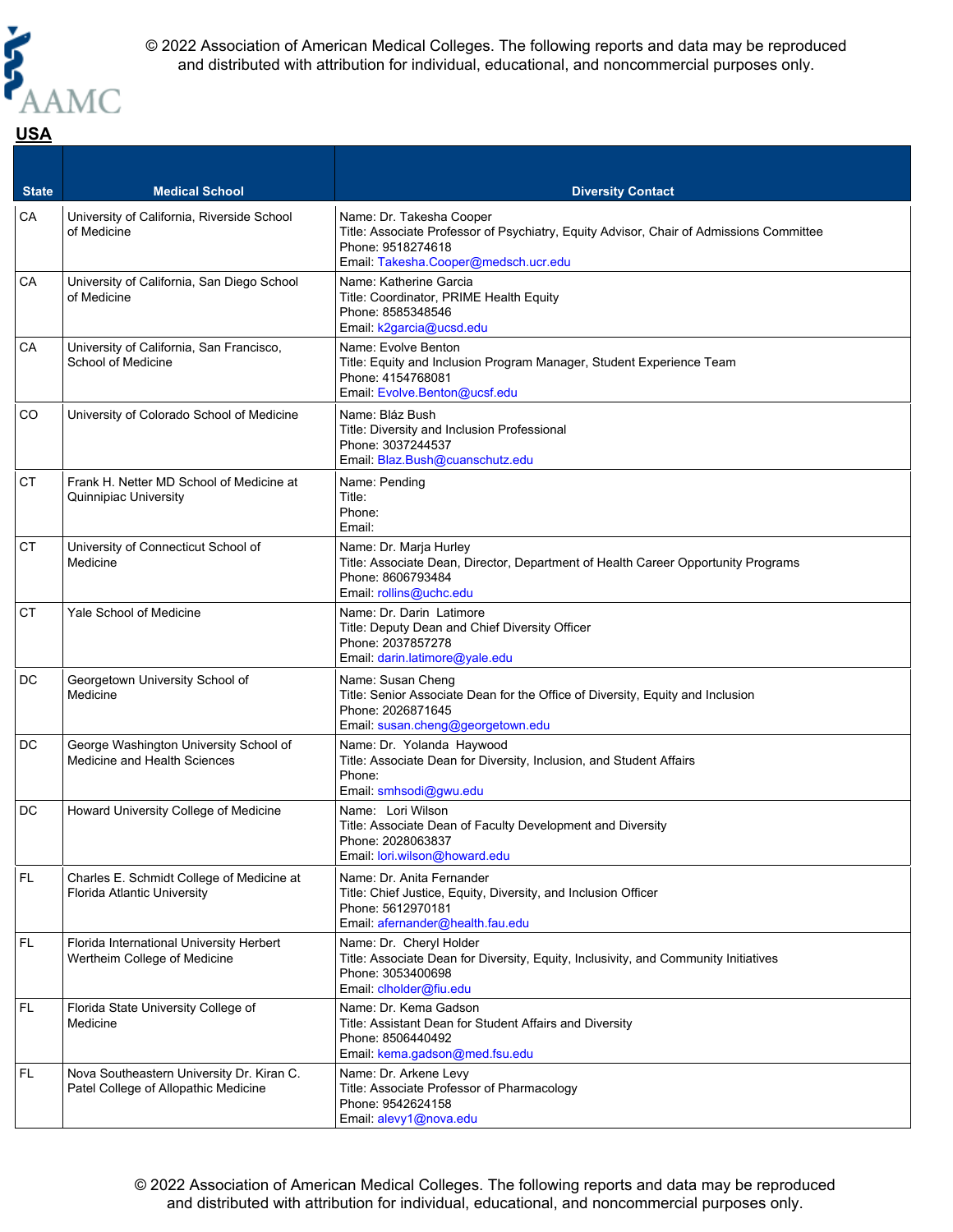

### **State Medical School <b>Medical School Diversity Contact** FL University of Central Florida College of Medicine Name: Dr. Tracy MacIntosh Title: Associate Dean for Diversity and Inclusion Phone: 4072661030 Email: [UCFCOMDiversity@ucf.edu](mailto:UCFCOMDiversity@ucf.edu) FL | University of Florida College of Medicine | Name: Dr. Donna Parker Title: Associate Dean for Diversity and Health Equity Phone: 3522736656 Email: [parkerd@ufl.edu](mailto:parkerd@ufl.edu) FL University of Miami Leonard M. Miller School of Medicine Name: Dr. Nanette Vega Title: Assistant Dean for Diversity, Inclusion & Community Engagement Phone: 3052437156 Email: [NVega@med.miami.edu](mailto:NVega@med.miami.edu) FL USF Health Morsani College of Medicine Name: Ms. Ayanna Johnson Title: Admissions Advisor, MD Admissions Phone: 8139743396 Email: [Ayanna10@usf.edu](mailto:Ayanna10@usf.edu) GA Emory University School of Medicine | Name: Dr. Yolanda Hood Title: Director, Office of Multicultural Affairs Phone: 4047270602 Email: [yhood@emory.edu](mailto:yhood@emory.edu) GA Medical College of Georgia at Augusta **University** Name: Dr. Vanessa Spearman Title: Associate Dean for Learner Diversity, Equity, and Inclusion Phone: 7067214471 Email: [espearman@augusta.edu](mailto:espearman@augusta.edu) GA | Mercer University School of Medicine | Name: Wanda Thomas Title: Chief Diversity Officer Phone: Email: [thomas\\_ws@mercer.edu](mailto:thomas_ws@mercer.edu) GA | Morehouse School of Medicine | Name: Franklin Geary Title: Associate Dean, Admissions Phone: 4047521650 Email: [fgeary@msm.edu](mailto:fgeary@msm.edu) HI | University of Hawaii, John A. Burns School of Medicine Name: Winona Lee Title: Associate Professor & Director, 'Imi Ho'ola Post Baccalaureate Program Phone: 8086921030 Email: [winonal@hawaii.edu](mailto:winonal@hawaii.edu) IA University of Iowa Roy J. and Lucille A. Carver College of Medicine Name: Kathi Muhlenbruck Title: Director of Admissions Phone: 3193356703 Email: [kathlene-muhlenbruck@uiowa.edu](mailto:kathlene-muhlenbruck@uiowa.edu) IL | Carle Illinois College of Medicine | Name: Stephen Boppart Title: Executive Associate Dean Phone: 2173005700 Email: [boppart@illinois.edu](mailto:boppart@illinois.edu) IL Chicago Medical School at Rosalind Franklin University of Medicine & Science Name: Maryanna Gibbs Title: Director of Academic Support Phone: 8475783327 Email: [ada.coordinator@rosalindfranklin.edu](mailto:ada.coordinator@rosalindfranklin.edu) IL | Loyola University Chicago Stritch School of Medicine Name: Dr. Freager Williams Title: Assistant Dean for Diversity Phone: 7082166590 Email: [FWILLIAMS@lumc.edu](mailto:FWILLIAMS@lumc.edu) IL Northwestern University The Feinberg School of Medicine Name: Anita Munoz Title: Business Coordinator, Office of Diversity & Inclusion

Email: [DiversityMed@northwestern.edu](mailto:DiversityMed@northwestern.edu)

Phone: 3125034473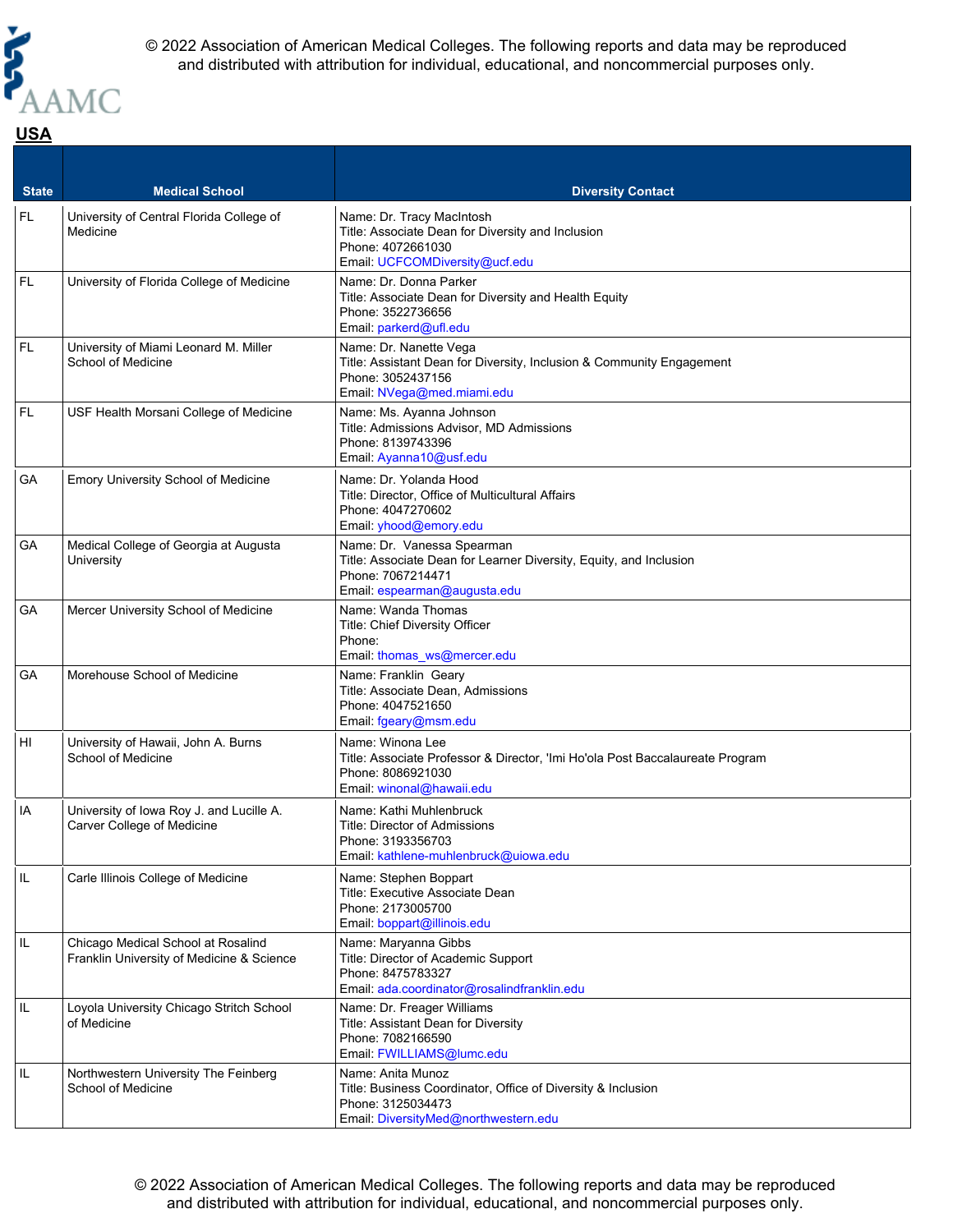

### **State Medical School <b>Medical School Diversity Contact** IL Rush Medical College of Rush University Medical Center Name: Jill Volk, Title: Director, Diversity and Inclusion, Outreach and Recruitment Phone: 3129426915 Email: [RMC\\_Admissions@rush.edu](mailto:RMC_Admissions@rush.edu) IL Southern Illinois University School of Medicine Name: Dr. Wendi El-Amin Title: Associate Dean for Equity, Diversity and Inclusion Phone: 2174547334 Email: [wel-amin@siumed.edu](mailto:wel-amin@siumed.edu) IL University of Chicago Division of the Biological Sciences The Pritzker School of Medicine Name: Nikki Oliver Title: Administrator Phone: 7737028946 Email: [noliver2@bsd.uchicago.edu](mailto:noliver2@bsd.uchicago.edu) IL | University of Illinois College of Medicine | Name: Gloria Elam Title: Associate Dean for Diversity and Inclusion Phone: 3129966491 Email: [uhpcom@uic.edu](mailto:uhpcom@uic.edu) IN | Indiana University School of Medicine | Name: Diversity Affairs Title: Phone: 3172781783 Email: KS | University of Kansas School of Medicine | Name: Ms. Pamela Scott Title: Director Phone: 9139456402 Email: [pscott@kumc.edu](mailto:pscott@kumc.edu) KY University of Kentucky College of Medicine Name: Dr. Stephanie White Title: Associate Dean for Diversity & Inclusion Phone: 8595622507 Email: [COMDEI@uky.edu](mailto:COMDEI@uky.edu)  $KY$  University of Louisville School of Medicine | Name: Dr. Dwayne Compton Title: Chief Diversity Officer; Associate Dean, Community Engagement and Diversity Phone: 5028525303 Email: [dwayne.compton@louisville.edu](mailto:dwayne.compton@louisville.edu) LA | Louisiana State University School of Medicine in New Orleans Name: Dr. Robert Maupin Title: Associate Dean, Community & Minority Health Education Phone: 5045688501 Email: [rmaupi@lsuhsc.edu](mailto:rmaupi@lsuhsc.edu) LA **Louisiana State University School of** Medicine in Shreveport Name: Dr. Toni Thibeaux Title: Assistant Vice Chancellor for Diversity Affairs Phone: 3186755050 Email: [toni.thibeaux@lsuhs.edu](mailto:toni.thibeaux@lsuhs.edu) LA Tulane University School of Medicine | Name: Mrs. Bennetta Horne Title: Assistant Dean for Equity, Diversity and Inclusion, Tulane University School of Medicine Phone: 5049887401 Email: [bhorne1@tulane.edu](mailto:bhorne1@tulane.edu) MA Boston University School of Medicine Name: Dr. John Polk Title: Associate Dean, Diversity and Inclusion Phone: 6173587459 Email: [busmoma@bu.edu](mailto:busmoma@bu.edu) MA Harvard Medical School Name: Title: Office of Recruitment and Multicultural Affairs Phone: 6174321572 Email: [ORMA@hms.harvard.edu](mailto:ORMA@hms.harvard.edu) MA Tufts University School of Medicine Name: Marlene Jreaswec Title: Program Manager, Office for Multicultural Affairs Phone: 6176360992

Email: [Marlene.Jreaswec@tufts.edu](mailto:Marlene.Jreaswec@tufts.edu)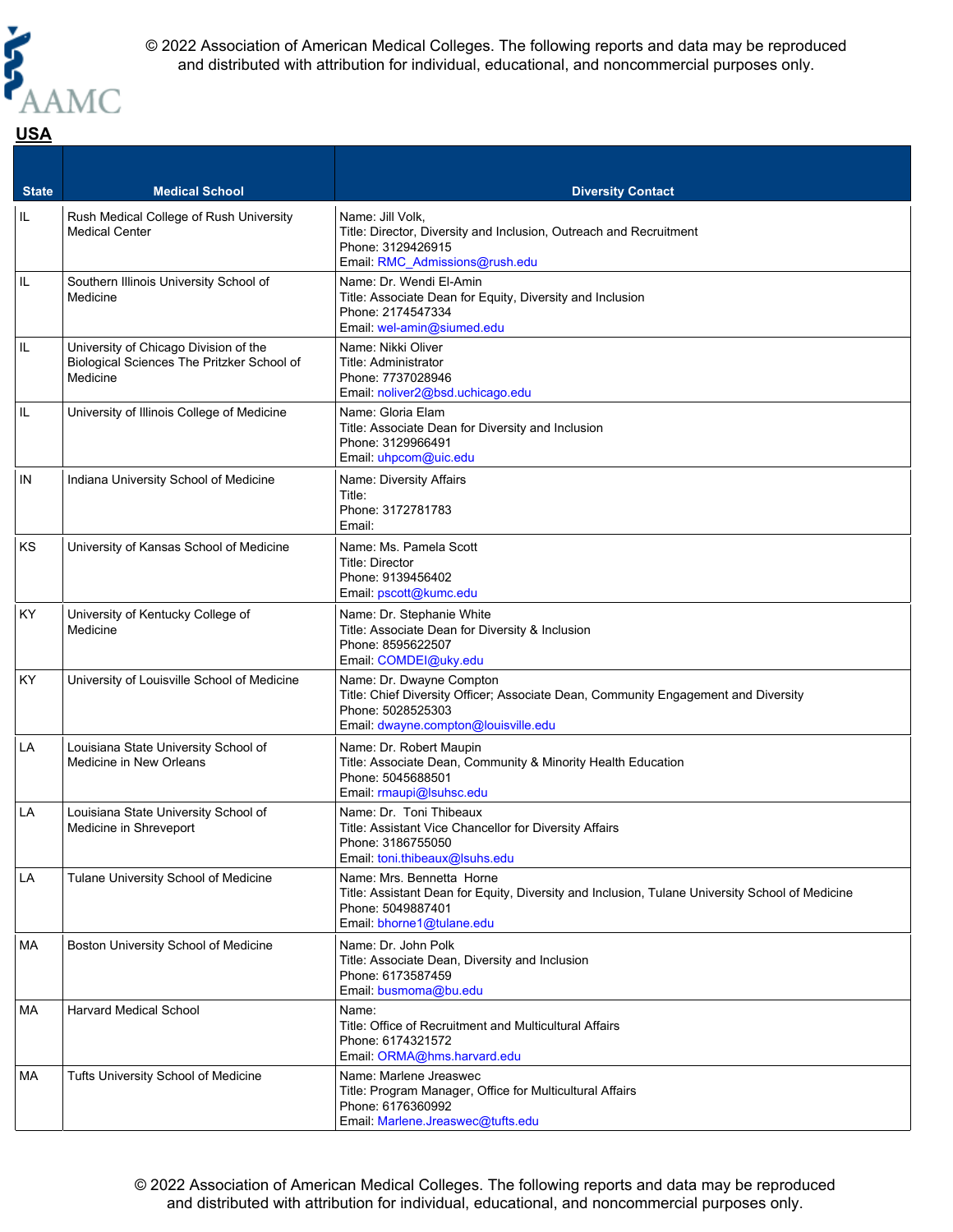

### **State Medical School <b>Medical School Diversity Contact** MA | University of Massachusetts Medical School Name: Brian Lewis Title: Assistant Vice Provost for Outreach and Recruitment Phone: 5088564325 Email: [brian.lewis@umassmed.edu](mailto:brian.lewis@umassmed.edu) MD Johns Hopkins University School of Medicine Name: Dr. Shari Lawson Title: Assistant Dean of Medical Student Affairs Phone: 4432874423 Email: [sommeddiversityi@jhmi.edu](mailto:sommeddiversityi@jhmi.edu) MD Uniformed Services University of the Health Sciences F. Edward Hebert School of Medicine Name: Dr. Jessica Bunin Title: Associate Dean for Diversity and Inclusion Phone: 3012959422 Email: [jessica.bunin@usuhs.edu](mailto:jessica.bunin@usuhs.edu) MD University of Maryland School of Medicine | Name: Dr. Kristin Reavis Title: Director of Student Diversity and Inclusion Phone: 4107067476 Email: [kreavis@som.umaryland.edu](mailto:kreavis@som.umaryland.edu) MI Central Michigan University College of Medicine Name: Title: Phone: Email: MI | Michigan State University College of Human Medicine Name: Wanda Lipscomb Title: Associate Dean for Student Affairs, Diversity and Outreach Phone: 5173537140 Email: [chm.studentaffairs@msu.edu](mailto:chm.studentaffairs@msu.edu) MI Oakland University William Beaumont School of Medicine Name: Tiffany Williams Title: Director, Diversity and Inclusion Phone: 2483702968 Email: [diversity.med@oakland.edu](mailto:diversity.med@oakland.edu) MI | University of Michigan Medical School | Name: Reggie Beasley Title: Office for Health Equity and Inclusion Phone: 7347648185 Email: [oheiprehealthprograms@umich.edu](mailto:oheiprehealthprograms@umich.edu) MI Wayne State University School of Medicine Name: Dr. Leah Robinson Title: Director, Inclusion, Diversity, Equity, and Access Phone: 3135771598 Email: [lrobinso@wayne.edu](mailto:lrobinso@wayne.edu) MI | Western Michigan University Homer Stryker M.D. School of Medicine Name: Jean Shelton Title: Assistant Dean for Admissions & Student Life Phone: 2693376100 Email: [Admissions@med.wmich.edu](mailto:Admissions@med.wmich.edu) MN Mayo Clinic School of Medicine Name: Barbara Jordan Title: Administrator for Education Diversity, Equity, and Inclusion Phone: 5072840916 Email: [officefordiversity@mayo.edu](mailto:officefordiversity@mayo.edu) MN | University of Minnesota Medical School | Name: Ms. Mary Tate Title: Center for Multicultural Affairs & Engagement Phone: 6126251494 Email: [cmae@umn.edu](mailto:cmae@umn.edu) MO Saint Louis University School of Medicine | Name: Dr. Daniel Blash Title: Vice Dean of Diversity, Equity and Inclusion Phone: 3149777564 Email: [ODEI@health.slu.edu](mailto:ODEI@health.slu.edu) MO | University of Missouri-Columbia School of Medicine Name: Mr. Robin Clay Title: Manager, Diversity and Inclusion Initiatives Phone: 5738848213 Email: [clayrb@health.missouri.edu](mailto:clayrb@health.missouri.edu)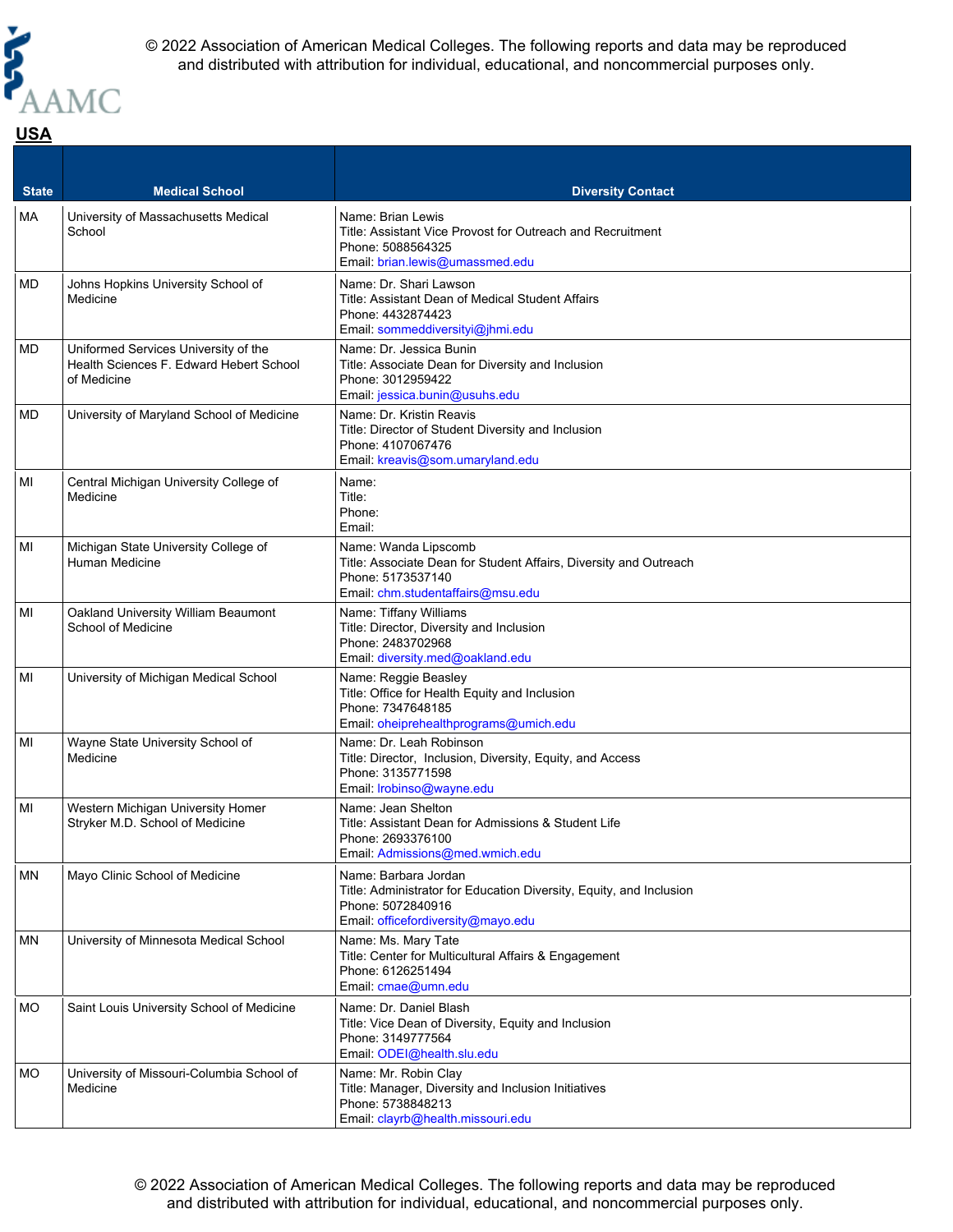

**USA**

© 2022 Association of American Medical Colleges. The following reports and data may be reproduced and distributed with attribution for individual, educational, and noncommercial purposes only.

#### **State Medical School <b>Medical School Diversity Contact** MO | University of Missouri-Kansas City School of Medicine Name: Dr. Tyler Smith Title: Associate Dean of Diversity and Inclusion Phone: 8169604162 Email: [smithtk@umkc.edu](mailto:smithtk@umkc.edu) MO | Washington University in St. Louis School of Medicine Name: Dr. Will Ross Title: Associate Dean for Diversity, Principal Officer for Community Partnerships and Alumni Endowed Professor of Medicine Phone: 3143626854 Email: [rossw@wustl.edu](mailto:rossw@wustl.edu) MS | University of Mississippi School of Medicine Name: Dr Dan Coleman Title: Director of Medical School Outreach Phone: 6019845010 Email: [jdcoleman@umc.edu](mailto:jdcoleman@umc.edu) NC Duke University School of Medicine Name: Maureen Cullins Title: Director Phone: 9196845882 Email: [maureen.cullins@duke.edu](mailto:maureen.cullins@duke.edu) NC | The Brody School of Medicine at East Carolina University Name: Dr. Cedric M. Bright Title: Associate Dean for Admissions Phone: 2527442271 Email: [brightc19@ecu.edu](mailto:brightc19@ecu.edu) NC | University of North Carolina at Chapel Hill School of Medicine Name: E. Nate Thomas Title: Vice Dean for Diversity, Equity, and Inclusion Phone: Email: [msking@unc.edu](mailto:msking@unc.edu) NC Wake Forest School of Medicine of Wake Forest Baptist Medical Center Name: Dr. Brenda Latham-Sadler Title: Senior Associate Dean for Justice, Equity, Diversity and Inclusion Phone: 3367164201 Email: [sid@wakehealth.edu](mailto:sid@wakehealth.edu) ND University of North Dakota School of Medicine and Health Sciences Name: Dr. Donald Warne Title: Associate Dean for Diversity, Equity and Inclusion / INMED Director Phone: 7017773037 Email: [donald.warne@UND.edu](mailto:donald.warne@UND.edu) NE Creighton University School of Medicine Name: Dr Ronn Johnson Title: Associate Dean for Diversity and Inclusion Phone: 4022803654 Email: [ronnjohnson@creighton.edu](mailto:ronnjohnson@creighton.edu) NE University of Nebraska College of Medicine Name: Dr. Shirley Delair Title: Associate Dean of Diversity, Equity and Inclusion Phone: 4025592259 Email: NH Geisel School of Medicine at Dartmouth Name: Shawn O'Leary Title: Director, Office for Diversity, Inclusion & Community Engagement Phone: 6033392686 Email: [shawn.oleary@dartmouth.edu](mailto:shawn.oleary@dartmouth.edu) NJ Cooper Medical School of Rowan **University** Name: Dr. Julieta Barroeta Title: Interim Associate Dean for Diversity and Community Affairs Phone: 8563612840 Email: [cmsruodca@rowan.edu](mailto:cmsruodca@rowan.edu) NJ Rutgers New Jersey Medical School Name: Dean Mercedes Rivero Title: Asst. Dean of Admissions Phone: 9739724631 Email: [mercedes.rivero@rutgers.edu](mailto:mercedes.rivero@rutgers.edu) NJ Rutgers, Robert Wood Johnson Medical **School** Name: Dr. Janice Cato Varlack Title: Assitant Dean of Multicultural Affairs and Student Affairs Phone: 7322354690 Email: [catovaja@rwjms.rutgers.edu](mailto:catovaja@rwjms.rutgers.edu)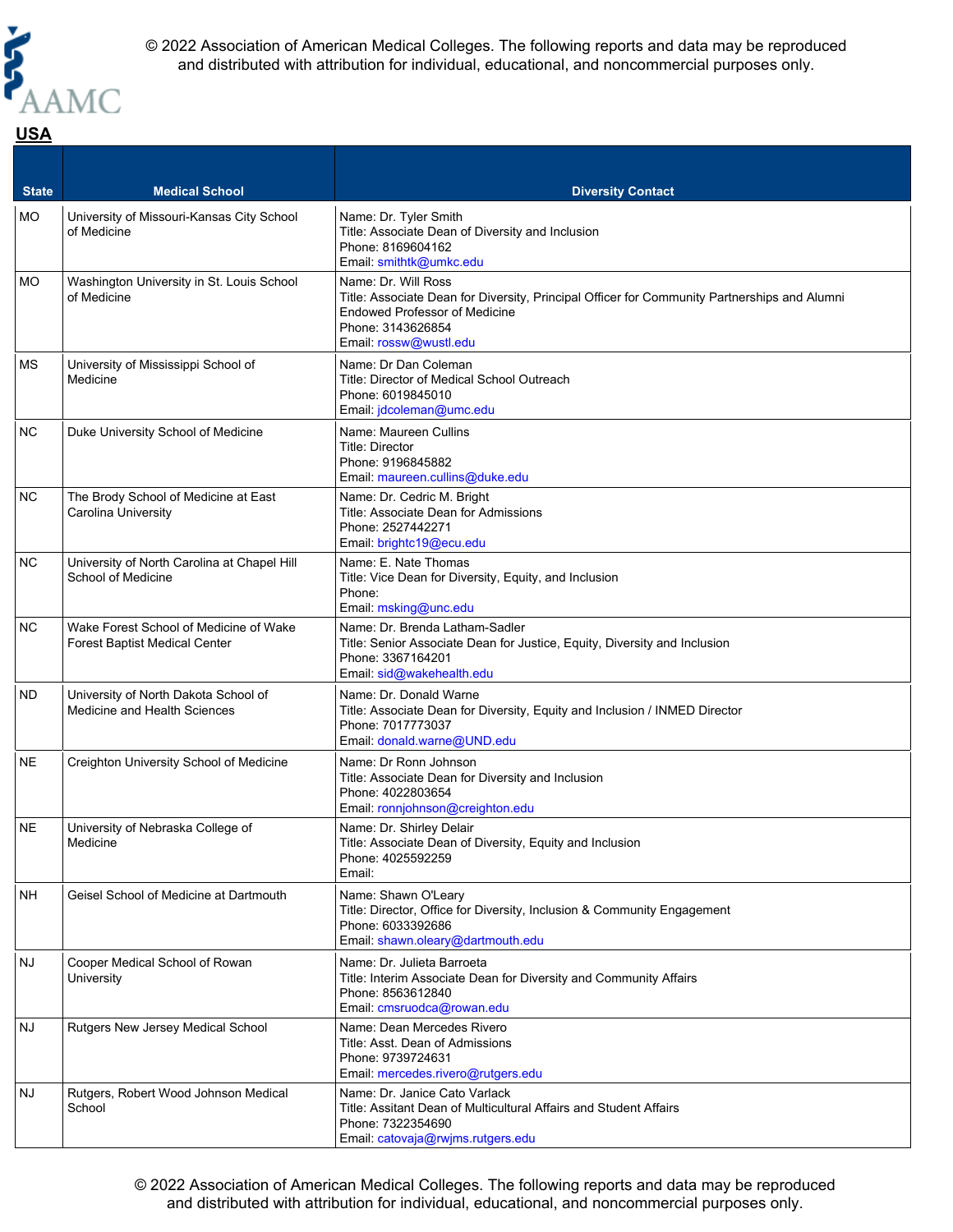

of Medicine

**USA**

© 2022 Association of American Medical Colleges. The following reports and data may be reproduced and distributed with attribution for individual, educational, and noncommercial purposes only.

#### **State Medical School <b>Medical School Diversity Contact** NJ Seton Hall - Hackensack Meridian School of Medicine Name: Mr. Tadé Ayeni Title: Director of the Office of Diversity and Equity Phone: 8626605043 Email: [Tade.Ayeni@hmhn.org](mailto:Tade.Ayeni@hmhn.org) NM University of New Mexico School of Medicine Name: Valerie Romero-Leggott, MD Title: Vice Chancellor: HSC Office for Diversity, Equity and Inclusion Phone: 5052722728 Email: [VRomero@salud.unm.edu](mailto:VRomero@salud.unm.edu) NV University of Nevada Las Vegas, School of Medicine Name: Dr. Mario Gaspar de Alba Title: Associate Dean for Diversity, Equity and Inclusion Phone: 7028951528 Email: [diversity@medicine.unlv.edu](mailto:diversity@medicine.unlv.edu) NV University of Nevada, Reno School of Medicine Name: Tamara Martinez-Anderson Title: Director of Admissions Phone: 7756829450 Email: [tmartinezanderson@med.unr.edu](mailto:tmartinezanderson@med.unr.edu) NY Albany Medical College Name: Dr. Karlynne Massas Title: Associate Dean for Community Outreach and Medical Education Phone: 5182625548 Email: [massask@amc.edu](mailto:massask@amc.edu) NY Albert Einstein College of Medicine Name: Dr. Irene Blanco Title: Associate Dean for Diversity Enhancement Phone: 7184303091 Email: [irene.blanco@einsteinmed.edu](mailto:irene.blanco@einsteinmed.edu) NY Columbia University Vagelos College of Physicians and Surgeons Name: Dr. Hilda Hutcherson Title: Senior Associate Dean for Diversity and Multicultural Affairs Phone: 2123054157 Email: [oda-ps@columbia.edu](mailto:oda-ps@columbia.edu) NY CUNY School of Medicine Name: Dr. Sandy Saintonge Title: Interim Assistant Dean for Diversity and Inclusion Phone: 2126505276 Email: [SSaintonge@med.cuny.edu](mailto:SSaintonge@med.cuny.edu) NY | Donald and Barbara Zucker School of Medicine at Hofstra/Northwell Name: Robert Roswell Title: Associate Dean for Diversity, Equity & Inclusion, Associate Professor of Cardiology and Science Education Phone: 5164637528 Email: [Robert.Roswell@hofstra.edu](mailto:Robert.Roswell@hofstra.edu) NY Icahn School of Medicine at Mount Sinai Name: Ann-Gel Palermo Title: Senior Associate Dean for Diversity and Inclusion in Biomedical Education Phone: 2122418276 Email: [cmca@mssm.edu](mailto:cmca@mssm.edu) NY Jacobs School of Medicine and Biomedical Sciences at the University at Buffalo Name: Dr. Jonathan Daniels Title: Associate Director of Admissions Phone: 7168293670 Email: [jdd@buffalo.edu](mailto:jdd@buffalo.edu) NY New York Medical College Name: Mill Etienne Title: Vice Chancellor for Diversity and Inclusion Phone: 9145944498 Email: [mill\\_etienne@nymc.edu](mailto:mill_etienne@nymc.edu) NY | New York University Grossman School of Medicine Name: Dr. Joseph Ravenell Title: Associate Dean for Diversity and Inclusion Phone: 2122634243 Email: [joseph.ravenell@nyulangone.org](mailto:joseph.ravenell@nyulangone.org) NY | New York University Long Island School Name: Sandy Dorcelus,

© 2022 Association of American Medical Colleges. The following reports and data may be reproduced and distributed with attribution for individual, educational, and noncommercial purposes only.

Title: Assistant Dean, Diversity & Inclusion

Email: [sandy.dorcelus@nyulangone.org](mailto:sandy.dorcelus@nyulangone.org)

Phone: 5162407320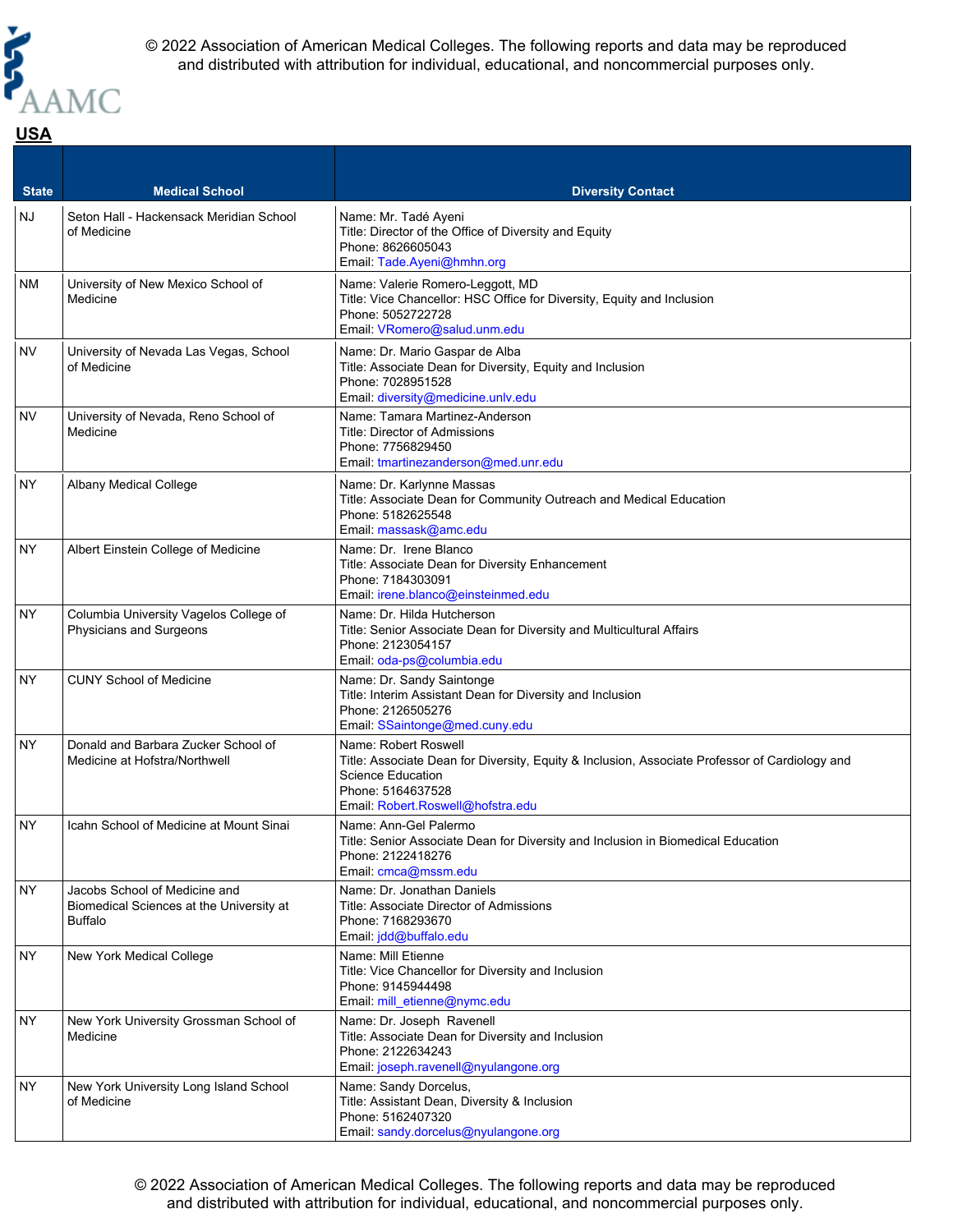

#### **State Medical School <b>Medical School Diversity Contact** NY State University of New York Downstate Medical Center College of Medicine Name: Dr. Carla Boutin-Foster Title: Associate Dean, Office of Diversity Education & Research Phone: 7182703033 Email: [diversity.med@downstate.edu](mailto:diversity.med@downstate.edu) NY State University of New York Upstate Medical University Name: Ms. Nakeia Chambers Title: Director of Inclusion and Multicultural Affairs Phone: 3154645234 Email: [ChamberN@upstate.edu](mailto:ChamberN@upstate.edu) NY Stony Brook University School of Medicine Name: Dr. Jedan Phillips Title: Associate Dean for Minority Student Affairs Phone: 6314442643 Email: [jedan.phillips@stonybrookmedicine.edu](mailto:jedan.phillips@stonybrookmedicine.edu) NY University of Rochester School of Medicine and Dentistry Name: Dr. Katherine Greenberg Title: Interim Associate Dean for Equity and Inclusion Phone: 5852752964 Email: [Katherine\\_Greenberg@URMC.Rochester.edu](mailto:Katherine_Greenberg@URMC.Rochester.edu) NY Veill Cornell Medicine Name: Dr. Joy Howell Title: Assistant Dean for Diversity and Student Life Phone: Email: [studentdiversity@med.cornell.edu](mailto:studentdiversity@med.cornell.edu) OH | Case Western Reserve University School of Medicine Name: Dr. Monica Yepes-Rios Title: Assistant Dean for Diversity Equity and Inclusion for Students Phone: Email: [amy43@case.edu](mailto:amy43@case.edu) OH Northeast Ohio Medical University Name: Dr. Yoleetah Ilodi Title: Assistant Dean of Diversity, College of Medicine Phone: 3303256289 Email: [yilodi@neomed.edu](mailto:yilodi@neomed.edu) OH Ohio State University College of Medicine Name: Dr. Leon McDougle Title: Associate Dean of Diversity and Inclusion Phone: 6142920964 Email: [Leon.Mcdougle@osumc.edu](mailto:Leon.Mcdougle@osumc.edu) OH | The University of Toledo College of Medicine Name: Dr. Kimberly Jenkins Title: Associate Dean of Diversity and Inclusion Phone: 4193833438 Email: [kimberly.jenkins2@utoledo.edu](mailto:kimberly.jenkins2@utoledo.edu) OH University of Cincinnati College of Medicine Name: Dr. Lisa Johnson Title: Interim Associate Dean of the Office of Diversity, Equity and Inclusion Phone: 5135584898 Email: [uccomdiversity@uc.edu](mailto:uccomdiversity@uc.edu) OH Wright State University Boonshoft School of Medicine Name: Erica Taylor Title: Associate Dean for Diversity and Inclusion Phone: 9377752934 Email: [erica.taylor@wright.edu](mailto:erica.taylor@wright.edu) OK University of Oklahoma College of Medicine Name: Dr. Roberto Salinas Title: Assistant Dean for Diversity, OU College of Medicine Phone: 4052712265 Email: [Robert-Salinas@ouhsc.edu](mailto:Robert-Salinas@ouhsc.edu) OR | Oregon Health & Science University School of Medicine Name: Leslie D. Garcia Title: Assistant Chief Diversity Officer School of Medicine Oregon Health & Science **University** Phone: 5034942231 Email: [garcial@ohsu.edu](mailto:garcial@ohsu.edu) PA Drexel University College of Medicine Name: Dr. Leon McCrea II Title: Senior Associate Dean of Diversity, Equity and Inclusion Phone: 2159918450 Email: [odei@drexel.edu](mailto:odei@drexel.edu)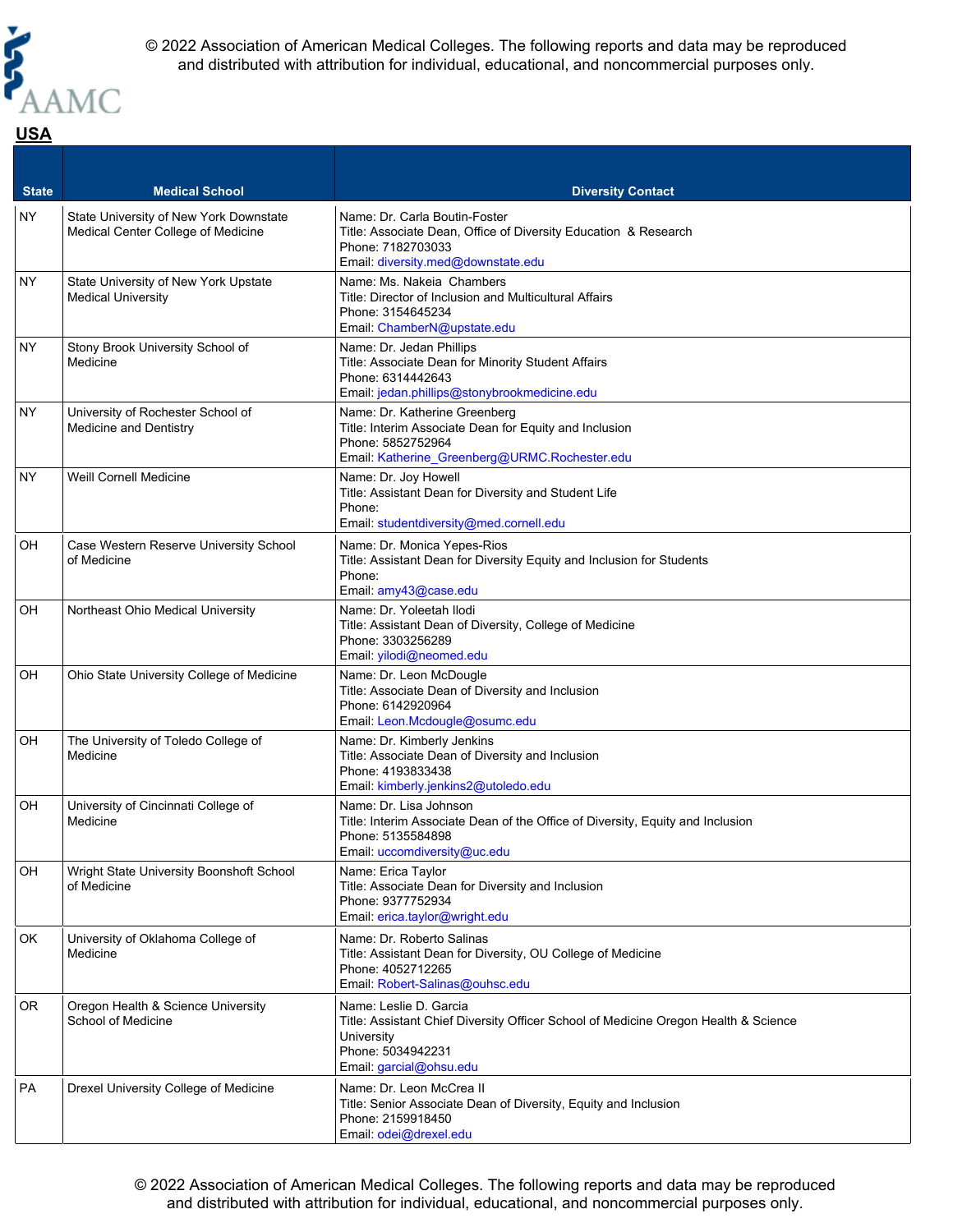

#### **State Medical School <b>Medical School Diversity Contact** PA Geisinger Commonwealth School of Medicine Name: Dr Michelle Schmude Title: Associate Dean for Admissions, Financial Aid and Enrollment Services Phone: 5705047000 Email: [mschmude@som.geisinger.edu](mailto:mschmude@som.geisinger.edu) PA | Lewis Katz School of Medicine at Temple University Name: Dr. Abiona Berkeley Title: Interim Senior Associate Dean, Diversity, Equity, and Inclusion Phone: 2157073116 Email: [ohedi@temple.edu](mailto:ohedi@temple.edu) PA Pennsylvania State University College of Medicine Name: Sonnya Nieves Title: Program Director, Diversity Programs Phone: 7175317779 Email: [Diversity@pennstatehealth.psu.edu](mailto:Diversity@pennstatehealth.psu.edu) PA Perelman School of Medicine at the University of Pennsylvania Name: Dr. Horace DeLisser Title: Associate Dean for Diversity and Inclusion Phone: 2158984409 Email: [delisser@pennmedicine.upenn.edu](mailto:delisser@pennmedicine.upenn.edu) PA Sidney Kimmel Medical College at Thomas Jefferson University Name: Dr. Bernard Lopez Title: Associate Provost for Diversity and Inclusion Phone: 2155036764 Email: [bernard.lopez@jefferson.edu](mailto:bernard.lopez@jefferson.edu) PA **University of Pittsburgh School of** Medicine Name: Dr. Chenits Pettigrew Title: Associate Dean for Diversity, Equity & Inclusion Phone: 4126488987 Email: [cpettigrew@medschool.pitt.edu](mailto:cpettigrew@medschool.pitt.edu) PR | Ponce Health Sciences University School of Medicine Name: Mrs. Wallesca Rodriguez Millan Title: Community Liaison Diversity Officer Phone: 7878402575 Email: [wrodriguez@psm.edu](mailto:wrodriguez@psm.edu)  $PR$  San Juan Bautista School of Medicine Name: Ms Ada Cortez Title: Chair, Committee on Diversity and Inclusion Phone: 7877433038 Email: [acortez@sanjuanbautista.edu](mailto:acortez@sanjuanbautista.edu) PR Universidad Central del Caribe School of Medicine Name: Dr. José Luis Oliver-Sostre Title: Assistant Dean of Admissions and Student Affairs Phone: 7877983001 Email: [jose.oliver@uccaribe.edu](mailto:jose.oliver@uccaribe.edu) PR **University of Puerto Rico School of** Medicine Name: Dra. Enid J. Garcia Title: Diretora del Centro Dotal de Investigacion Phone: 7877582525 Email: [enid.garcia3@upr.edu](mailto:enid.garcia3@upr.edu) RI The Warren Alpert Medical School of Brown University Name: Dr. Joseph Diaz Title: Associate Dean for Diversity and Multicultural Affairs, Office of Diversity and Multicultural Affairs Phone: 4018632364 Email: [ODMA@brown.edu](mailto:ODMA@brown.edu) SC | Medical University of South Carolina College of Medicine Name: Dr. Natalie Johnson Title: Associate Dean for Diversity Affairs Phone: 8438765070 Email: [johnsong@musc.edu](mailto:johnsong@musc.edu) SC University of South Carolina School of **Medicine** Name: Dr. Carol McMahon Title: Associate Dean for Diversity and Inclusion Phone: 8032163607 Email: [carol.mcmahon@uscmed.sc.edu](mailto:carol.mcmahon@uscmed.sc.edu) SC University of South Carolina School of Medicine Greenville Name: Julie M. Linton Title: Associate Dean for Admissions Phone: 8644558203 Email: [Julie.Linton@prismahealth.org](mailto:Julie.Linton@prismahealth.org)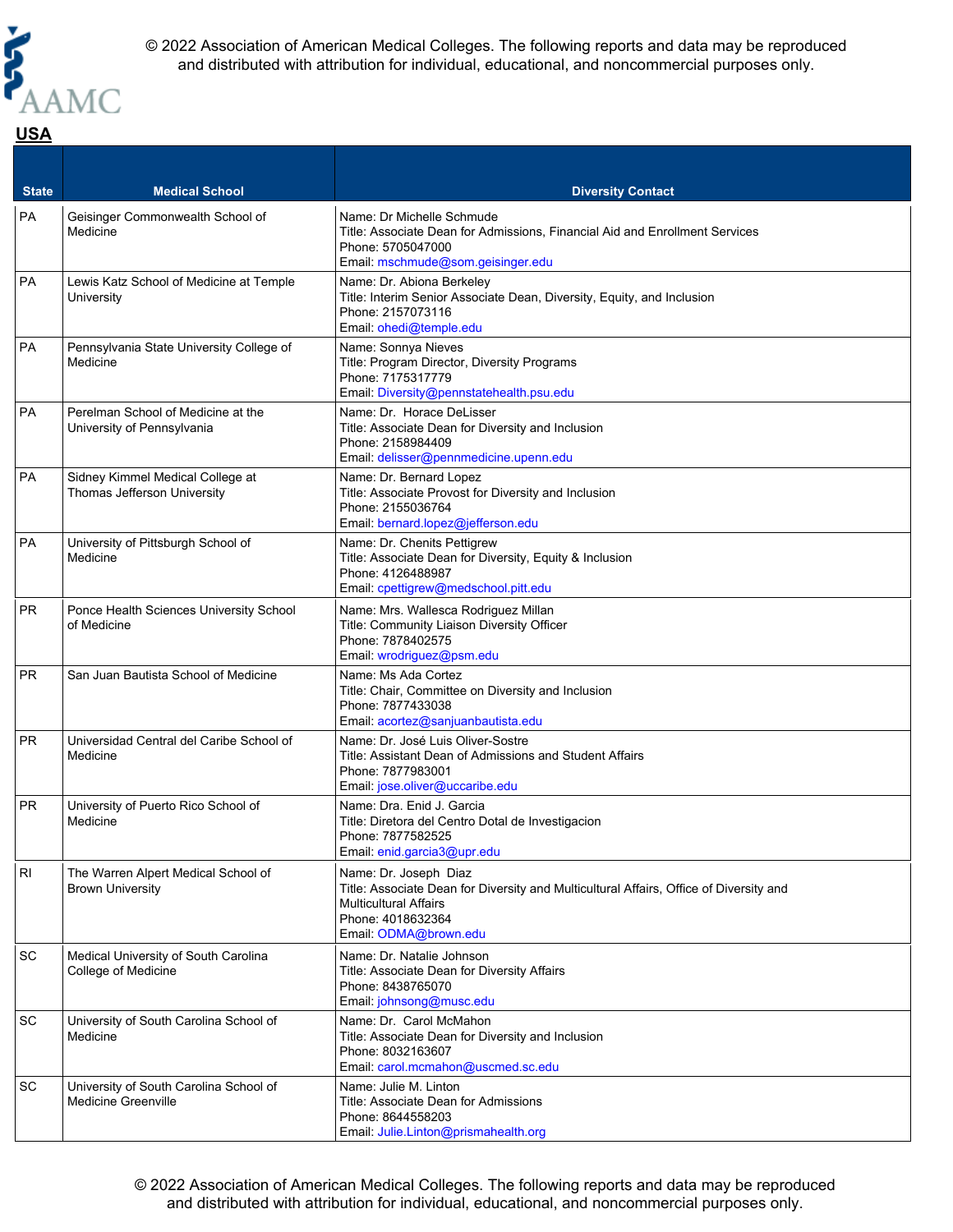

### **State Medical School <b>Medical School Diversity Contact** SD University of South Dakota, Sanford School of Medicine Name: Dr. DenYelle Kenyon Title: Associate Dean for Diversity & Inclusion Phone: 6056586328 Email: [Denyelle.Kenyon@usd.edu](mailto:Denyelle.Kenyon@usd.edu) TN East Tennessee State University James H. Quillen College of Medicine Name: Ms. Rachel Walden Title: Director of Diversity, Equity, and Inclusion Phone: 4234396355 Email: [waldenrr@etsu.edu](mailto:waldenrr@etsu.edu) TN Meharry Medical College Name: Title: Phone: Email: TN University of Tennessee Health Science Center College of Medicine Name: Claudette Shephard Title: Associate Dean of Diversity and Inclusion Phone: 9014485393 Email: [cshephard@uthsc.edu](mailto:cshephard@uthsc.edu) TN Vanderbilt University School of Medicine | Name: Dr. Kim Vinson Title: Associate Dean for Diversity Affairs Phone: 6153227498 Email: [kimberly.n.vinson@vanderbilt.edu](mailto:kimberly.n.vinson@vanderbilt.edu) TX Baylor College of Medicine Name: Dr. Jesus Vallejo Title: Senior Associate Dean of Admissions and Diversity, Equity and Multicultural Affairs Phone: 7137984842 Email: [jvallejo@bcm.edu](mailto:jvallejo@bcm.edu) TX McGovern Medical School at the University of Texas Health Science Center at Houston Name: Dr. Asia McCleary-Gaddy Title: Director of Diversity and Inclusion Phone: 7135005040 Email: [ms.diversity@uth.tmc.edu](mailto:ms.diversity@uth.tmc.edu) TX TCU and UNTHSC School of Medicine Name: Lisa McBride Title: Assistant Dean, Diversity and Inclusion Phone: Email: [l.mcbride@tcu.edu](mailto:l.mcbride@tcu.edu) TX | Texas A&M Health Science Center College of Medicine Name: Dr. Francis Achike, MD/PhD Title: Associate Dean of Diversity, Equity and Inclusion Phone: 9794360851 Email: [megan.schoppe@tamu.edu](mailto:megan.schoppe@tamu.edu) TX | Texas Tech University Health Sciences Center Paul L. Foster School of Medicine Name: Mayra Morales Title: Senior Director Phone: 9152154805 Email: TX Texas Tech University Health Sciences Center School of Medicine Name: Dr. Felix Morales Title: Associate Dean of Admissions

|           | Center School of Medicine                                | Title: Associate Dean of Admissions<br>Phone: 8067432297<br>Email: felix.morales@ttuhsc.edu                                                                                |
|-----------|----------------------------------------------------------|----------------------------------------------------------------------------------------------------------------------------------------------------------------------------|
| <b>TX</b> | University of Houston College of Medicine                | Name: Dr. Kenya Steele<br>Title: Assistant Dean for Diversity, Pipelines and Outreach<br>Phone: 7137431322<br>Email: uhcomdo@central.uh.edu                                |
| <b>TX</b> | University of Texas at Austin Dell Medical<br>School     | Name: Yvette Williams-Brown<br>Title: Interim Assistant Dean for Diversity<br>Phone: 5124955066<br>Email: lori.hall@austin.utexas.edu                                      |
| <b>TX</b> | University of Texas Medical Branch<br>School of Medicine | Name: Alfredo Torres<br>Title: Associate Dean of Faculty Affairs and Professional Development, Chief Diversity<br>Officer<br>Phone: 4097470189<br>Email: altorres@utmb.edu |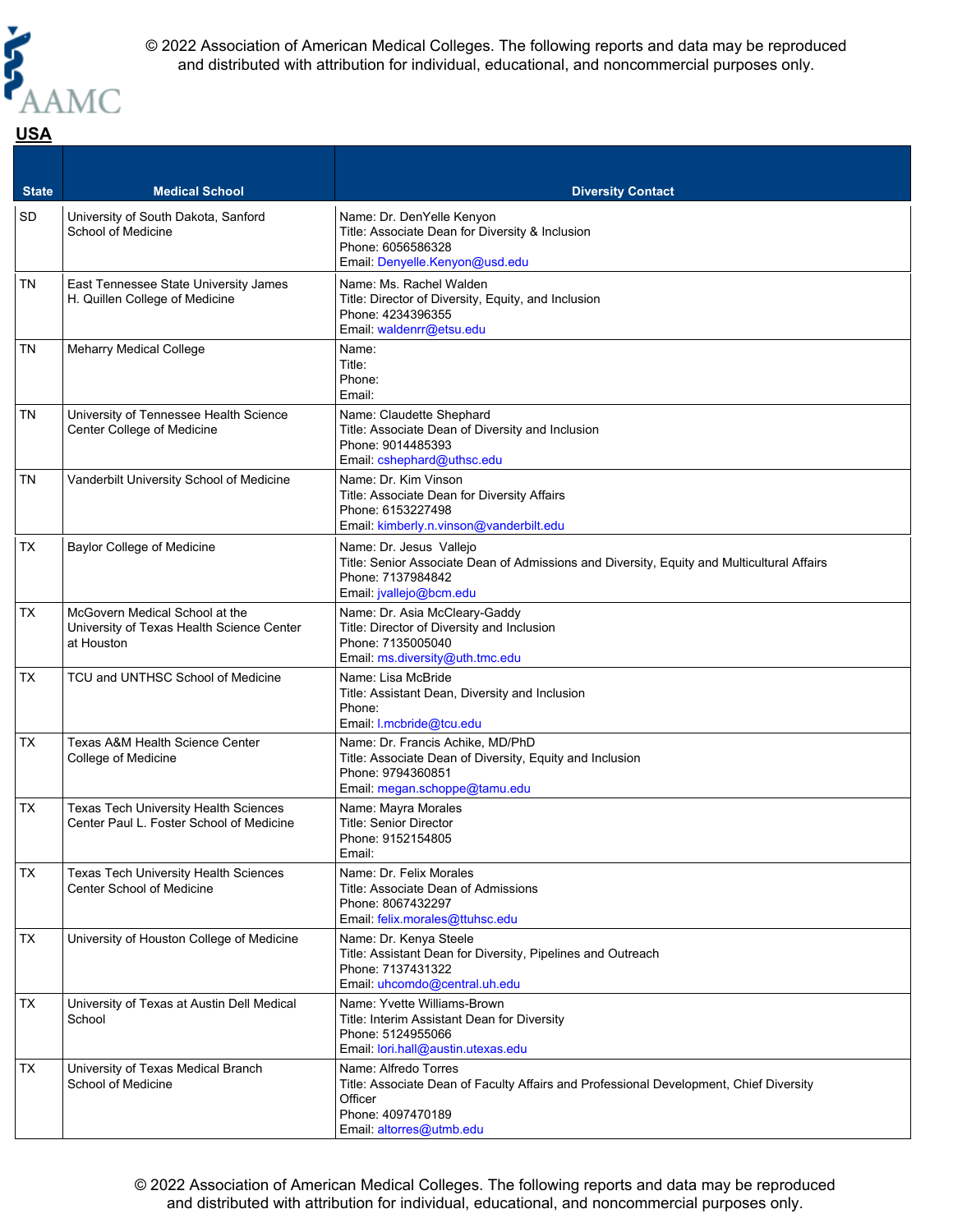

## **State Medical School Diversity Contact** TX University of Texas Rio Grande Valley School of Medicine Name: Ms. Betty Monfort Title: Sr. Assistant Dean for Admissions and Student Services Phone: 9562961600 Email: [betty.monfort@utrgv.edu](mailto:betty.monfort@utrgv.edu) TX University of Texas School of Medicine at San Antonio Name: Dr. Chiquita Collins Title: Vice Dean for Inclusion & Diversity Phone: 2105626807 Email: [lsomdiversity@uthscsa.edu](mailto:lsomdiversity@uthscsa.edu) TX University of Texas Southwestern Medical Center Southwestern Medical School Name: Dr. Shawna Nesbitt Title: Associate Dean for Student Affairs, Office of Student Diversity and Inclusion Phone: 2166480308 Email: [shawna.nesbitt@utsouthwestern.edu](mailto:shawna.nesbitt@utsouthwestern.edu)  $|$ UT  $|$  University of Utah School of Medicine  $|$  Name: Dr Paloma Cariello Title: Associate Dean for Health Equity, Inclusion, and Diversity Phone: 8015877672 Email: [paloma.cariello@hsc.utah.edu](mailto:paloma.cariello@hsc.utah.edu) VA Eastern Virginia Medical School Name: Ms. Gail Williams Title: Assistant Dean, Diversity in Educational Programs Phone: 7574465689 Email: [diversity@evms.edu](mailto:diversity@evms.edu) VA | University of Virginia School of Medicine | Name: Gregory Townsend

|           |                                                                   | Title: Associate Dean for Health Equity, Inclusion, and Diversity<br>Phone: 8015877672<br>Email: paloma.cariello@hsc.utah.edu                             |
|-----------|-------------------------------------------------------------------|-----------------------------------------------------------------------------------------------------------------------------------------------------------|
| VA        | Eastern Virginia Medical School                                   | Name: Ms. Gail Williams<br>Title: Assistant Dean, Diversity in Educational Programs<br>Phone: 7574465689<br>Email: diversity@evms.edu                     |
| VA        | University of Virginia School of Medicine                         | Name: Gregory Townsend<br>Title: Associate Dean for Diversity and Inclusion<br>Phone: 4349245571<br>Email: gct2r@virginia.edu                             |
| VA        | Virginia Commonwealth University School<br>of Medicine            | Name: Dr. Donna Jackson<br>Title: Assistant Dean for Admissions, Director of Outreach Services<br>Phone: 8048289630<br>Email: donna.jackson@vcuhealth.org |
| VA        | Virginia Tech Carilion School of Medicine                         | Name: Dr. Azziza Bankole<br>Title: Chief Diversity Officer<br>Phone:<br>Email: aobankole@vt.edu                                                           |
| VT        | University of Vermont College of Medicine                         | Name: Ms. Tiffany Delaney<br>Title: Director of Diversity, Equity and Inclusion<br>Phone: 8026562156<br>Email: meddiversity@med.uvm.edu                   |
| WA        | University of Washington School of<br>Medicine                    | Name: Bessie Young<br>Title: Vice Dean for Equity, Diversity, and Inclusion<br>Phone: 2066852489<br>Email:                                                |
| <b>WA</b> | Washington State University Elson S.<br>Floyd College of Medicine | Name: David Garcia<br>Title: Assistant Dean for Health Equity and Inclusion<br>Phone: 5093587518<br>Email: diversity.medicine@wsu.edu                     |
| WI        | Medical College of Wisconsin                                      | Name: Dr. Malika Siker<br>Title: Associate Dean for Student Inclusion and Diversity<br>Phone: 4149558734<br>Email: studentdiversity@mcw.edu               |
| WI        | University of Wisconsin School of<br>Medicine and Public Health   | Name: Manuel Santiago<br>Title: Director, Office of Multicultural Affairs<br>Phone: 6082633713<br>Email: msantiago3@wisc.edu                              |
| <b>WV</b> | Marshall University Joan C. Edwards<br>School of Medicine         | Name: Dr. Shelvy Campbell-Monroe<br>Title: Associate Dean of Diversity and Inclusion<br>Phone: 3046911607<br>Email: campbels@marshall.edu                 |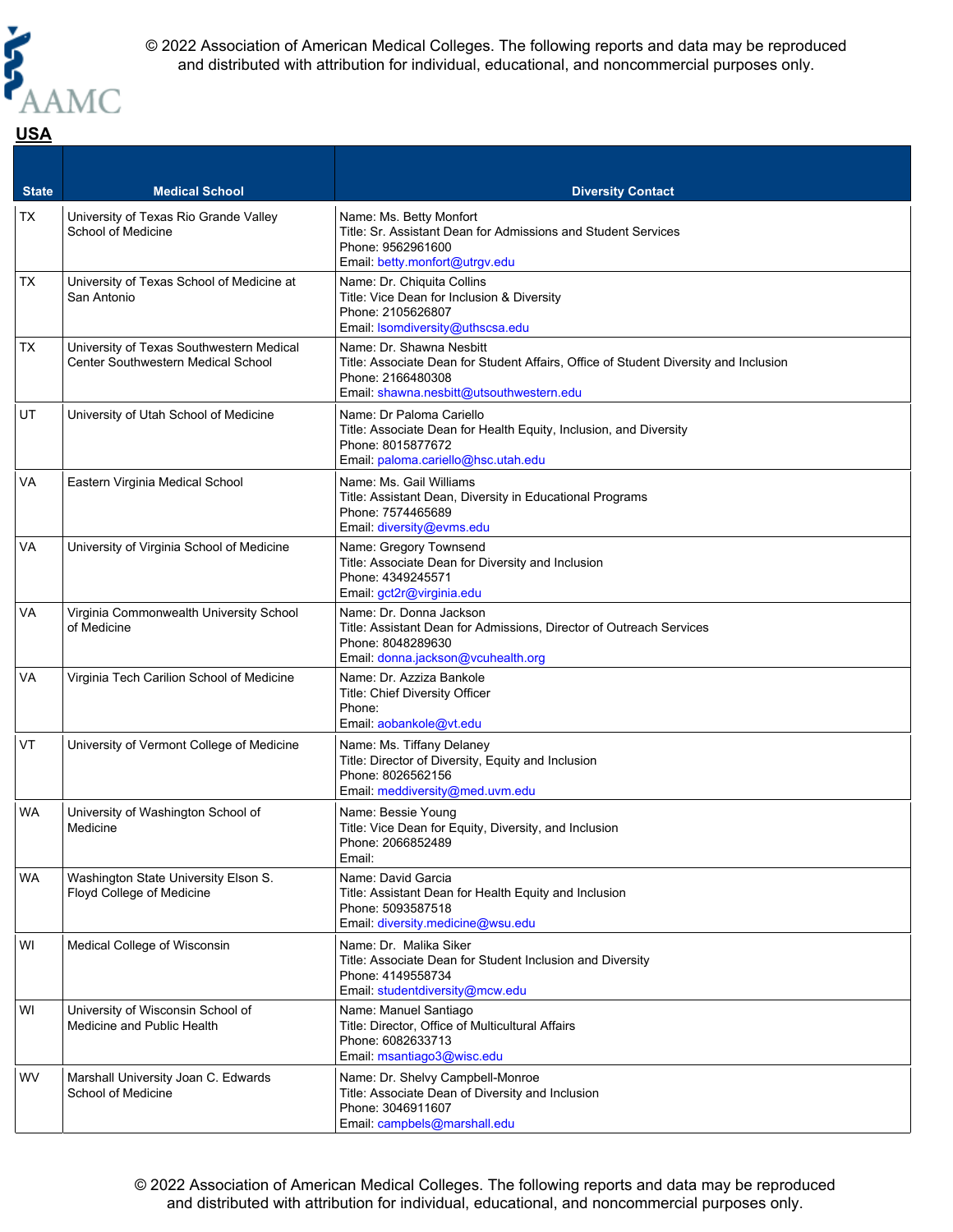

| <b>State</b> | <b>Medical School</b>                          | <b>Diversity Contact</b>                                                                                                          |
|--------------|------------------------------------------------|-----------------------------------------------------------------------------------------------------------------------------------|
| <b>WV</b>    | West Virginia University School of<br>Medicine | Name: Meshea Poore<br>Title: Vice President Diversity Equity & Inclusion<br>Phone: 3042933401<br>Email: meshea.poore@mail.wvu.edu |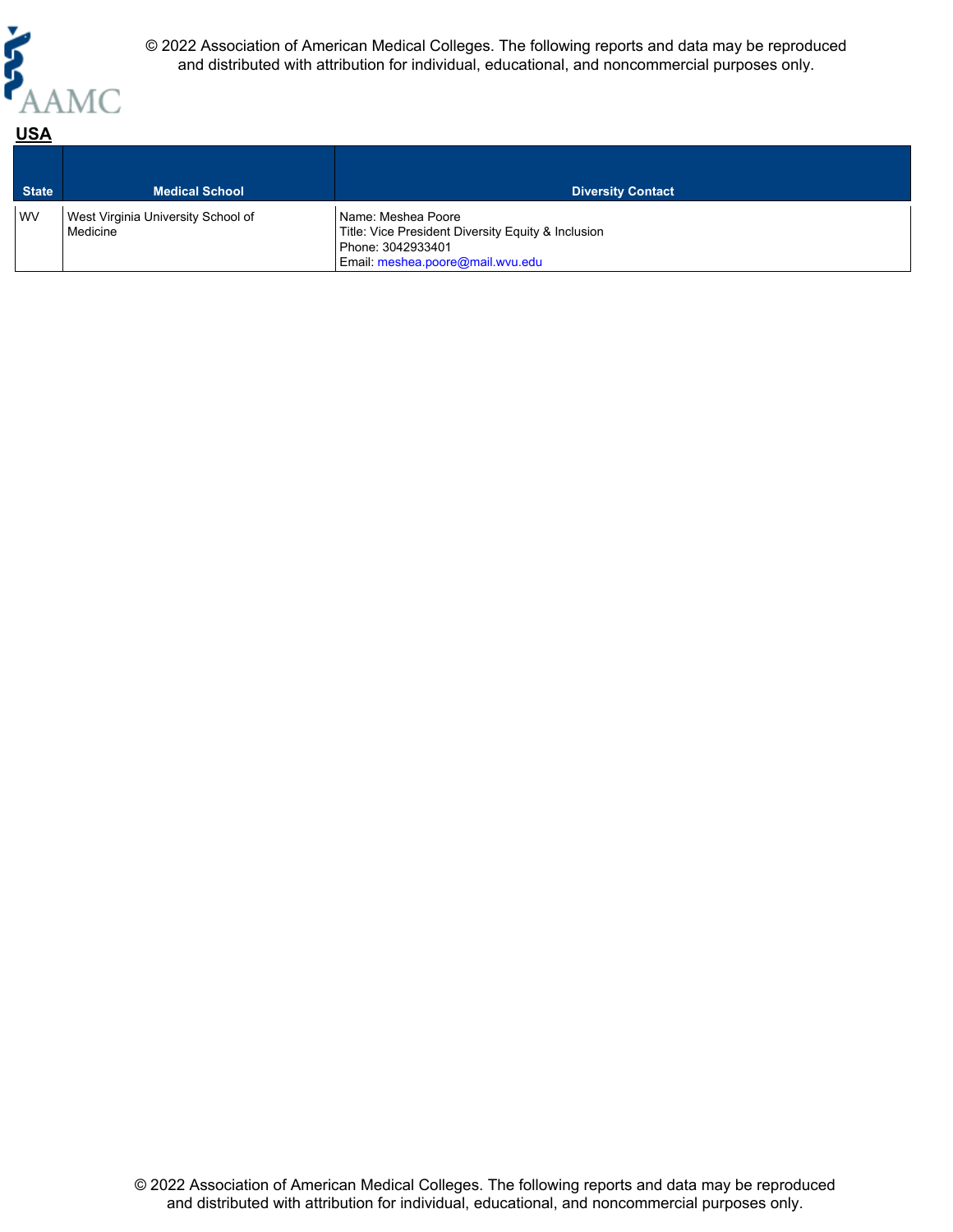

| <b>State</b> | <b>Medical School</b>                                                                       | <b>Diversity Contact</b>                                                                                                                                  |
|--------------|---------------------------------------------------------------------------------------------|-----------------------------------------------------------------------------------------------------------------------------------------------------------|
| AB           | University of Alberta Faculty of Medicine<br>and Dentistry                                  | Name: Dr. Helly Goez<br>Title: Assistant Dean, Diversity, Faculty of Medicine & Dentistry<br>Phone: 7804926621<br>Email: meddent@ualberta.ca              |
| AB           | University of Calgary Cumming School of<br>Medicine                                         | Name: Dr. Pam Chu<br>Title:<br>Phone: 4032106424<br>Email: OPED@ucalgary.ca                                                                               |
| BC           | University of British Columbia Faculty of<br>Medicine                                       | Name: James Andrew<br>Title: Indigenous Student Initiatives Manager<br>Phone: 6048758298<br>Email: james.andrew@ubc.ca                                    |
| MВ           | Max Rady College of Medicine, Rady<br>Faculty of Health Sciences, University of<br>Manitoba | Name:<br>Title:<br>Phone: 2047893499<br>Email: medicine.admissions@umanitoba.ca                                                                           |
| NL           | Memorial University of Newfoundland<br>Faculty of Medicine                                  | Name: Dr. Carolyn Sturge Sparkes<br>Title: Coordinator, Aboriginal Health Initiative<br>Phone: 7098644938<br>Email: carolyn.sturge@med.mun.ca             |
| <b>NS</b>    | Dalhousie University Faculty of Medicine                                                    | Name:<br>Title:<br>Phone:<br>Email:                                                                                                                       |
| <b>ON</b>    | McMaster University Michael G. DeGroote<br>School of Medicine                               | Name: Dr. Audrey Campbell<br>Title:<br>Phone: 9055259140<br>Email: campbeac@mcmaster.ca                                                                   |
| <b>ON</b>    | Northern Ontario School of Medicine                                                         | Name: Dr. Joesph LeBlanc<br>Title: Associate Dean, Equity and Inclusion<br>Phone: 7056627298<br>Email: joleblanc@nosm.ca                                  |
| ON           | Queen's University Faculty of Health<br>Sciences                                            | Name:<br>Title:<br>Phone:<br>Email:                                                                                                                       |
| <b>ON</b>    | The University of Western Ontario -<br>Schulich School of Medicine & Dentistry              | Name:<br>Title:<br>Phone:<br>Email:                                                                                                                       |
| ON           | University of Ottawa Faculty of Medicine                                                    | Name:<br>Title: https://med.uottawa.ca/professional-affairs/office-equity-diversity-and-inclusion<br>Phone:<br>Email:                                     |
| ON           | University of Toronto Faculty of Medicine                                                   | Name: Dr. Lisa Robinson<br>Title: Vice Dean, Strategy and Operations, Office of Inclusion and Diversity<br>Phone:<br>Email: medicine.oid@utoronto.ca      |
| QC           | McGill University Faculty of Medicine                                                       | Name: Dr. Saleem Razack<br>Title: Director, Office of Social Accountability and Community Engagement<br>Phone: 5143981471<br>Email: sace.office@mcgill.ca |
| QC           | Universite de Montreal Faculty of<br>Medicine                                               | Name: Dr Jean-Michel Leduc<br>Title:<br>Phone:<br>Email: jean-michel.leduc@umontreal.ca                                                                   |